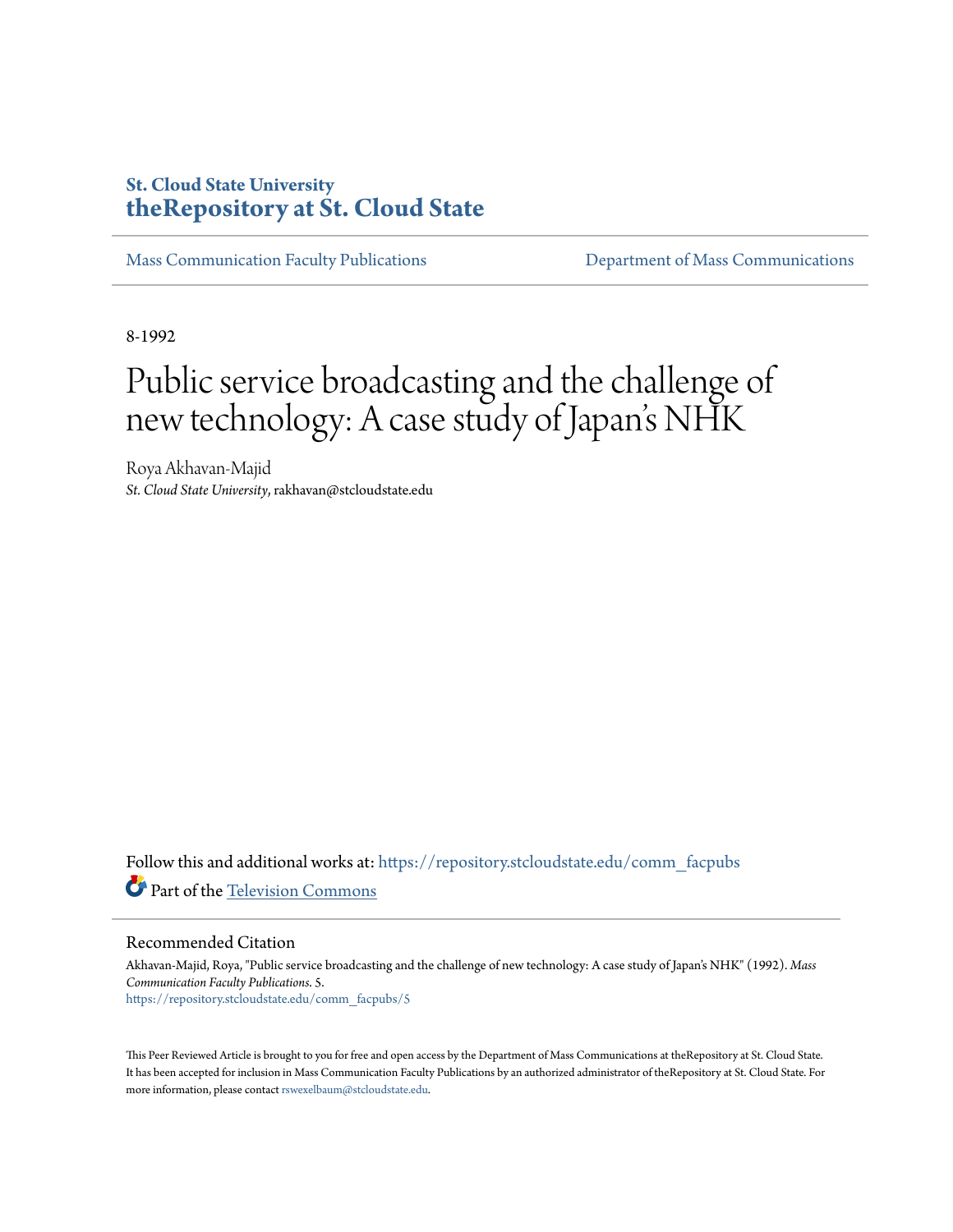# Public service broadcasting and the challenge of new technology: A case study of Japan's NHK

Roya Akhavan-Majid

#### *Abstract*

*The decade of 1980's was characterized by multiplying challenges to public service broadcasting in many countries. The threat to the financial viability of public broadcasting, which had originated with the stagnation of receiver fee revenue in the face of rapidly escalating production costs, was compounded by the economic-ideological challenges posed by the advent of new media technologies. By the end of the 1980s, public broadcasting systems everywhere appeared to be either crumbling or managing a slow decline.* 

*As a system operating in a uniquely different, and little-studied, policy environment, Japan's public service broadcasting system, NHK, presents a sharp contrast to this grim picture of decline. In contrast to many of its Western counterparts, such as the BBC, for example, NHK has succeeded in adapting new technologies to its own advantage and has grown tremendously in power and prominence as a broadcasting institution since the early 1980s. Based on extensive personal interviews conducted with Japanese media scholars, commercial broadcasters, and NHK representatives in the course of a four-month field study in Japan (January 1991-April 1991), as well as library research, this study analyzes the reasons behind this contrast in terms of 1) the elements in the Japanese policy environment which have given NHK an advantage over its counterparts and 2) the management strategies pursued by NHK itself in response to new technologies.* 

The decade of 1980's was characterized by multiplying challenges to public service broadcasting in many countries. The threat to the financial viability of public broadcasting, which had originated with the stagnation of receiver fee revenue in the face of rapidly escalating production costs, was compounded by the economic-ideological challenges posed by the advent of new media technologies.

The economic challenge posed by new technology took different forms in different countries. In those countries where the public broadcasting system was a monopoly, the potential for commercial exploitation of new broadcasting technologies created pressures for liberalization and privatization; pressures which encompassed not only public broadcasting but also telecommunications monopolies. These economically-motivated pressures toward privatization were further reinforced by politically conservative arguments in favor of market competition and by an ideological assault on the very concept of 'public service' broadcasting and its relevance in the new information age. In those countries, on the other hand, where a commercial system already existed, the primary economic challenge to public broadcasting was posed by the competition from new forms of program delivery such as cable and satellite. Yet, the pre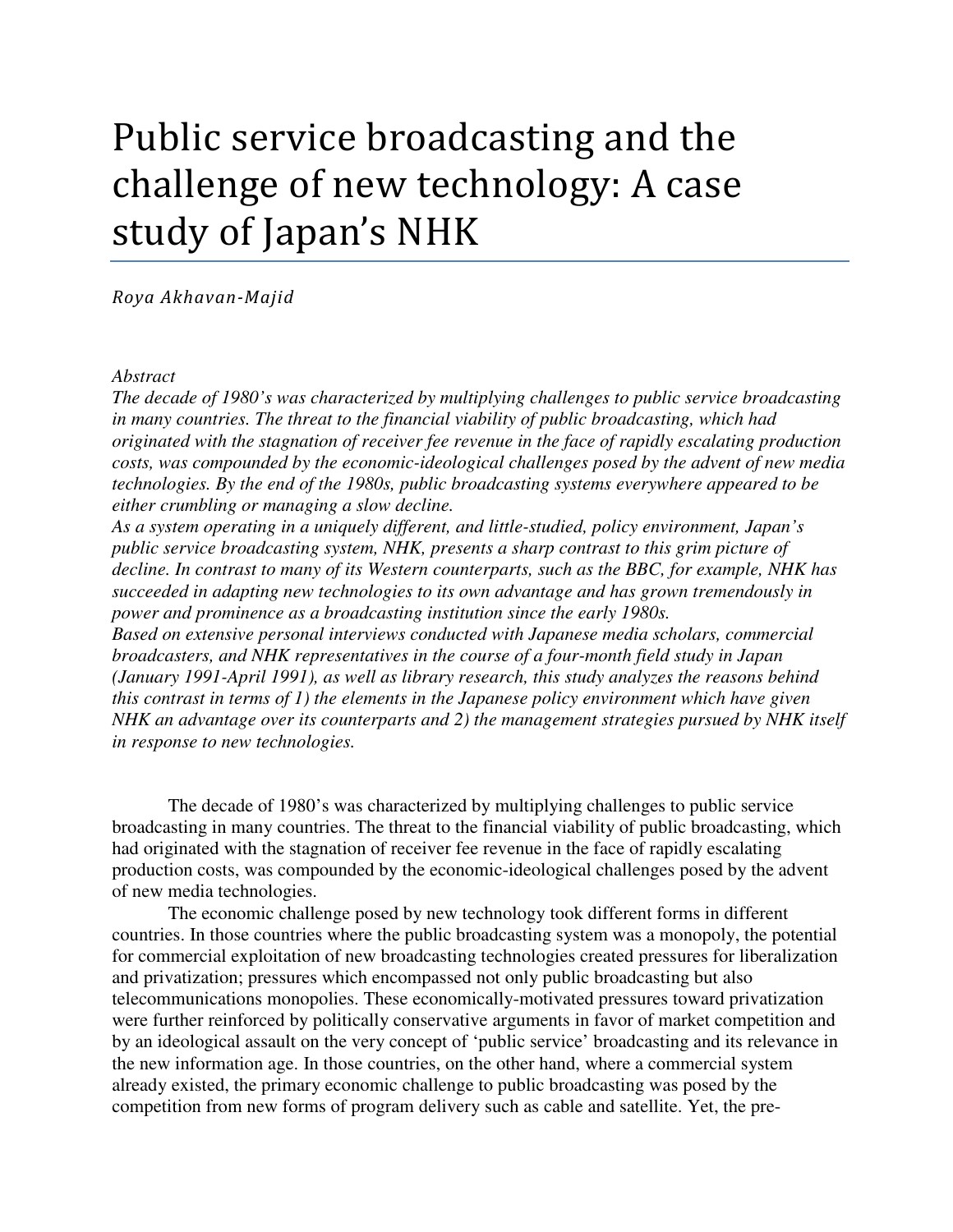existence of a commercial system in a country did not mean that its public broadcasting system would be immune to ideological challenge in favor of complete privatization, as demonstrated in the case of the British Broadcasting Corporation (BBC), for example. By the end of the 1980's

the edifice [of public broadcasting] was widely seen to be crumbling. Public broadcasting institutions and the notions of cultural and political discourse that undergird them seemed to be under attack everywhere<sup>1</sup>

As a system operating in a uniquely different, and little-studied, policy environment, Japan's public service broadcasting system, Nippon Hoso Kyokai (NHK) presents a sharp contrast to this grim picture of decline. Indeed, in contrast to many of its European counterparts, such as the BBC, for example, NHK has succeeded in adapting new technologies to its own advantage and has grown tremendously in power and prominence as a broadcasting institution since the early 1980s. As a first-comer in Japanese broadcasting with a continuing edge over the commercial broadcasters in Japan, NHK has rapidly outpaced its commercial competitors and is now poised to become a major international force in broadcast technology and program production.

Against this backdrop, the purpose of this paper is to analyze the reasons behind this contrast in terms of 1) the elements in the Japanese policy environment which have given NHK an advantage over its counterparts and 2) the management strategies pursued by NHK itself in response to new technologies.

#### **Historical roots and present structure: An overview**

NHK was formed in 1926, when the Japanese government urged the three receiver-fee supported stations originally established in 1924 by the Japanese newspaper publishers and electronic manufacturers, to merge into one nationwide network. Motivated by a desire to tighten government control over the system, this merger marked the beginning of growing government interference in the affairs of NHK, a control which reached its peak during World War 11.<sup>2</sup> After the war, NHK was reorganized by the General Headquarters for the Allied Powers (GHQ) based on a new Broadcast Law (1950) designed to insulate NHK from government control. The law provided for a 12-member board of directors, to be appointed by the prime minister. It also sanctioned the continuation of the same receiver fee-based system of financing, within which NHK itself had been responsible for collecting the receiver fees. In addition, the General Headquarters (GHQ) established a Radio Regulatory Commission, (RCC) patterned after the Federal Communications Commission (FCC), to oversee and regulate broadcasting in Japan. Soon after the departure of the GHQ in 1952, however, the RRC was absorbed into the Ministry for Posts and Telecommunications (MPT).<sup>3</sup> Since then, MPT has remained the primary authority responsible for regulating broadcasting and telecommunications in Japan. A fully commercial system of broadcasting was established shortly afterwards in 1951, with the licenses going to a handful of consortia dominated largely by newspaper publishing interests. Thus, the commercial broadcasting industry in Japan was founded, from the outset, as an extension of the interests of the country's newspaper industry. Both industries are currently dominated by five major media conglomerates, NTV-Yomiuri Shimbun, TV Asahi-Asahi Shimbun, TBS-Mainichi Shimbun, TV Tokyo-Nikkei Shimbun, and Fuji TV-Sankei Shimbun.<sup>4</sup>

Although the competition between NHK and the commercial broadcasters has been fierce, NHK has been able to maintain its position as the country's leading broadcaster. As the 'senior'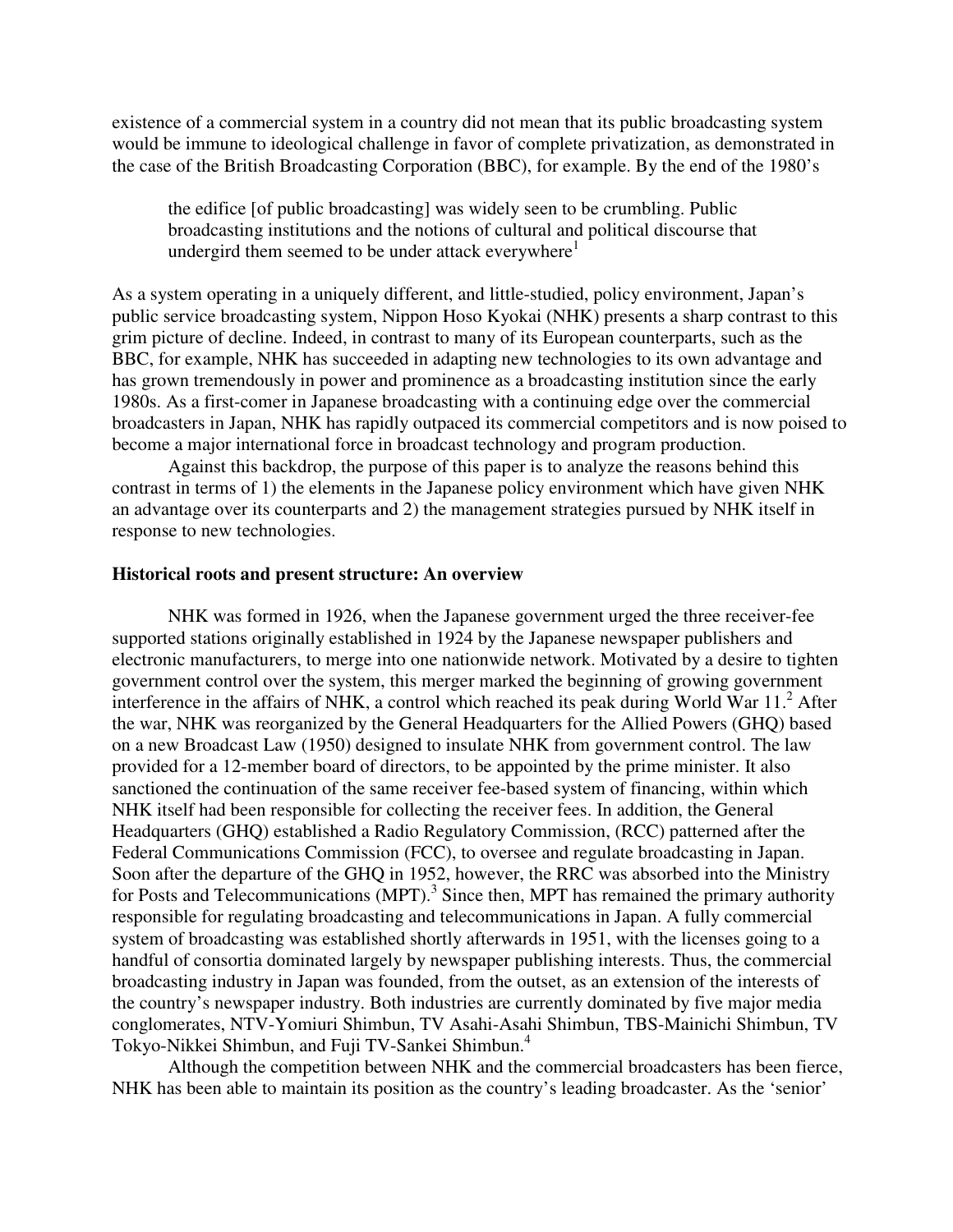broadcaster (an important concept in Japan), NHK has been able to attract the country's best engineering, production, and programming talent and managed to remain highly popular with audiences, commanding over half of the Japanese viewership.

As the country's public service broadcaster, NHK displays a vastly different approach to programming than the commercial broadcasters. As Donald Browne has pointed out

NHK generally has taken upon itself the obligation to preserve traditional elements of Japanese culture and to promote living culture. If NHK broadcasts a fifteenth-century tale, it will make the production as authentic as possible in setting, costuming, and staging... Commercial broadcasters are far more apt to treat traditional or contemporary drama as pegs on which to hang action, feeling that this is the key to attract larger audiences... Commercial stations are more likely to imitate already successful entertainment shows and to emphasize the colourful, loud, and comedic aspects of shows than is NHK.<sup>5</sup>

Among some of NHK's most popular cultural programs have been such multiple-episode documentaries as the 'Silk Road' (1980) and the Yellow River' (1987), both of which managed to garner some of the highest ratings ever achieved by any station during prime-time. Another example of high quality and popular cultural programming by NHK is its 'Taiga Drama,' a drama series which recreates figures and events from Japanese history.

NHK's success in producing quality programs is also reflected in the number of international awards it has received. In 1989, 38 NHK programs were nominated for international competitions, 14 of which received major awards.

Although the commercial stations have made major strides in raising the quality of their news and public affairs programming during the last decade, NHK continues to remain in the lead in this area, providing a greater amount, as well as a higher quality, of informational programming.

NHK's programming activities also benefit from one of the largest broadcasting budgets in the world. In 1990, NHK operated on a budget of approximately 400 billion yen (3 billion dollars), 97% of which was obtained from receiver fees.

NHK's financial viability was threatened in the early 1980's, when the company began to experience shortfalls in its budget due to the saturation of television sets and stagnating receiver fees. In view of the political difficulty of raising receiver fees, the Ministry for Posts and Telecommunications responded by authorizing NHK in 1982 to engage in a limited range of commercial activities through subsidiary companies to supplement its receiver fee income. The first commercially-oriented subsidiary, NHK Enterprises, was established shortly afterwards, with the mandate to coproduce and sell NHK programs for domestic as well as international consumption. NHK's involvement with subsidiary companies accelerated $6$  after a 1988 amendment to the Broadcast Law authorizing NHK to invest its receiver fees (and not just outside income) in its affiliated companies, so long as the activities of such companies were 'in harmony with NHK's character as public service broadcaster.' NHK's activities through its subsidiaries have not only given a visible boost to its financial condition, but they have also vastly expanded the scope of NHK's domestic and international activities.

In addition to its involvement in such varied areas as commercial teletext broadcasting and international program co-production, NHK currently operates two medium-wave AM radio networks, one VHF-FM network, an external broadcasting service, two television networks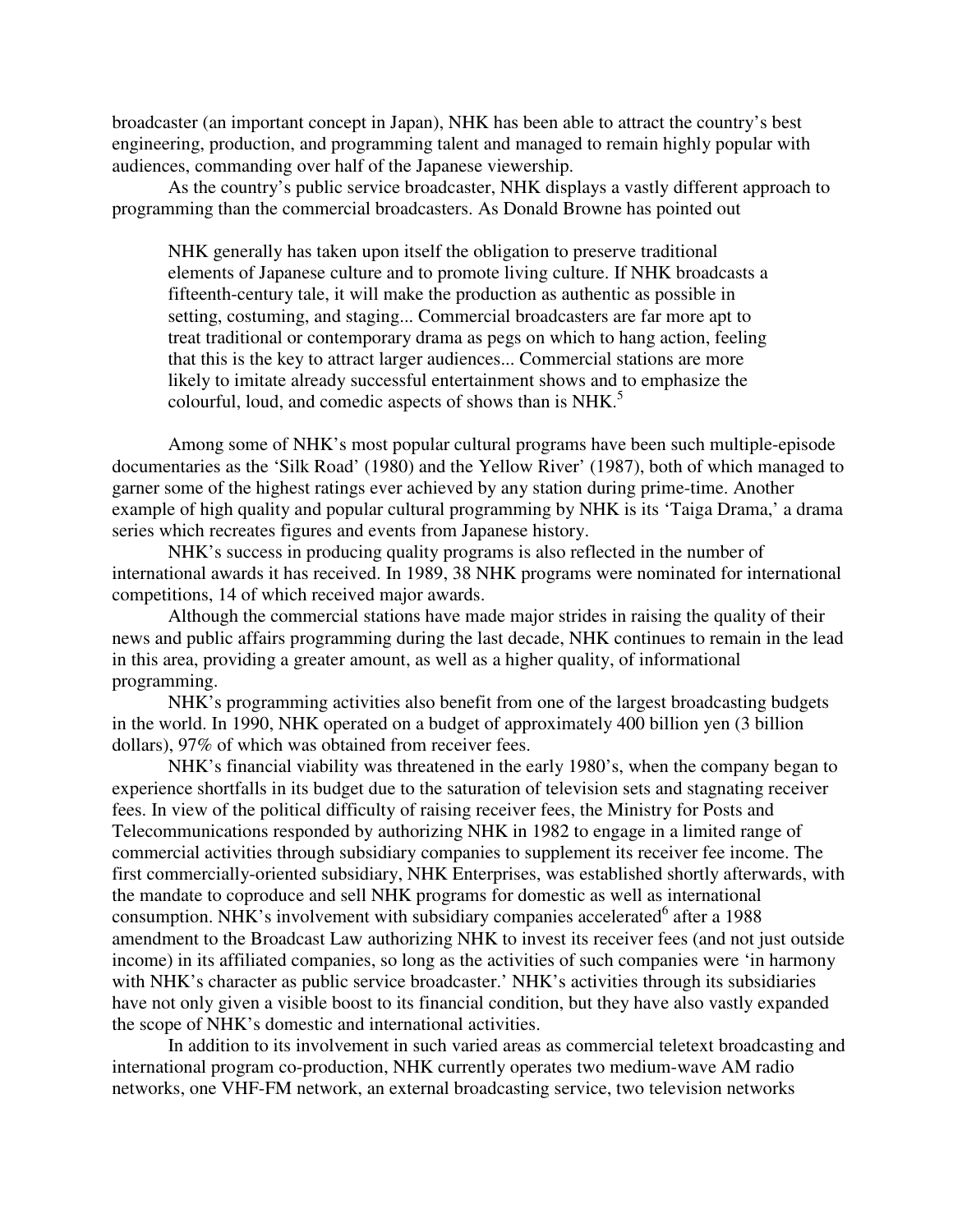(General TV and Educational TV), and two of the three channels on Japan's second generation operational direct broadcast satellite (BS3). (The third channel is run as subscription television by a commercial consortium, JSB). The satellite service, offering multi-language news and sports on one channel, and movies and cultural programming as well as experimental HDTV and multiplex sound programming on the other, has had great success with Japanese viewers. As of September 1991, 4.5 million households were able to receive NHK's DBS (Direct Broadcast Satellite) signals, via cable as well as through dish antennas.<sup>7</sup> Because of NHK's ability to collect DBS fees from every household with the technical capability to receive its signals, the rise in DBS-equipped households has given a major boost to NHK's budget, averting the original threat posed by stagnating receiver fees.

NHK expanded the reach of its programs even further in April 1991 when it began beaming its signals to Japanese households in the U.S. and in Europe via INTELSAT.

Currently, NHK awaits permission from the Ministry for Post and Telecommunications to begin operation of a television facsimile system, using a communication satellite.

#### **NHK's advantages over other public broadcasting systems**

NHK's ability to take advantage of the very same trends which have posed serious threats to the survival of public broadcasting institutions elsewhere in the world has been due to a variety of factors. Some of these are inherent to the cultural and political environment of Japan and the historical roots of NHK itself, while others are related to management choices and policy decisions. Each of these factors will be discussed in turn.

#### **Elements of fate: Cultural, organizational, and political advantages**

Among the elements of fate giving NHK a built-in advantage over its Western counterparts has been the highly homogeneous nature of the Japanese audience. In contrast to most other public broadcasting systems, whose efforts to attend to the needs and tastes of their diverse viewership tends to preclude their ability to attract high 'ratings', NHK has had to appeal to a largely culturally homogeneous audience. It has therefore been easier for NHK to remain popular with, and relevant to, a large percentage of the Japanese viewing public, without sacrificing quality and cultural value.

NHK's greatest advantage over other public broadcasting systems in the new information age, however, lies in its organizational set-up. In contrast to its counterparts in other countries, which have had little or no involvement in technological research and development, since early in its development, NHK has functioned as a forerunner and standard-bearer in all areas of broadcast technology.<sup>8</sup> Since its establishment in 1928, NHK's Technical Research Institute has been the site of a variety of innovations, including the latest advances in HDTV technology and multiplex sound broadcasting. NHK's 'Hi-Vision' standard, which makes use of a DBS band compression system called MUSE (also developed by NHK) has already been adopted as the Japanese HDTV standard. Since 1989, NHK has been broadcasting in HDTV on an experimental basis and has cooperated with Japanese manufacturers in developing HDTV television sets.

NHK's leading role in technological Research and Development thus contrasts sharply with other public broadcasting systems which are often seen as slow-moving and unresponsive to new technology.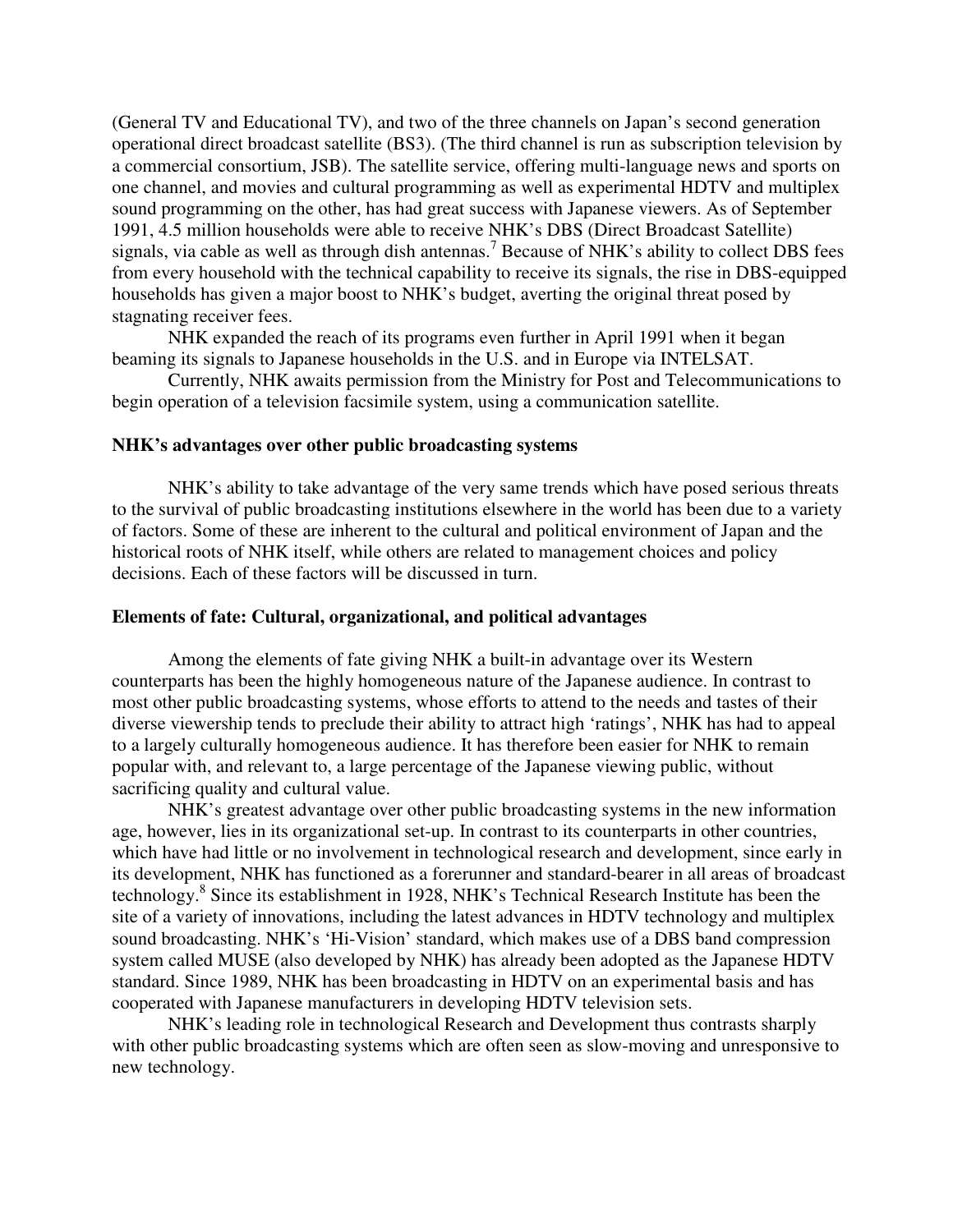A further advantaged of NHK over its counterparts is that it has never faced either a conservative ideological challenge, or pressures from commercial interests seeking entry into the broadcasting market. The lack of the ideological pressure may be explained, in part, by the distinctly pragmatic nature of Japanese culture and politics. To the extent that economic and ideological challenges to public institutions tend to be interrelated, the lack of ideological pressure may also be explained, in part, by the absence of commercial pressure.

In contrast to the United Kingdom, where ITV was established as a commercial system subject to strict public controls on commercial time and other related activities, the commercial system in Japan has developed as a fully commercialized system and, along with the closely related newspaper industry, has absorbed much of the advertising money available in Japan. Thus, unlike the BBC, NHK has never been under pressure to open its doors to commercial advertising. Indeed, any suggestions of commercialization as an alternative means of financing for NHK have been fiercely opposed by the Japanese commercial broadcasters, for whom the starkest doomsday scenario consists of a day in which a ratings powerhouse like NHK, commanding two full HDTV channels, would be converted into a competing commercial enterprise.

The case was different with Japan's telecommunications monopoly, Nippon Telegraph and Telephone (NTT), and the country's telecommunications market, which was privatized in 1984 largely as a result of pressure from big business interests seeking to enter the lucrative telecommunications market. Even then, ideological discourse played a minor role in the debates which led to the privatization of NTT. Although such phrases as 'efficiency' and 'serving the consumer through competition' were conspicuous in the final policy statements, it was the need for accommodating the demands of the U.S., on the one hand, and the pressures being exerted by the Japanese big business interests, on the other, which ultimately led to NTT's privatization.<sup>9</sup>

Given NHK's popularity, sound financial base, and leading role in new technology, as well as the absence of economic and ideological pressures pushing for its commercialization, it is clear that NHK shares very few of the challenges faced by its counterparts in other advanced industrialized countries. At the same time however, NHK's encounter with the new information technologies and its efforts to respond to their potential threats and opportunities has not, by any means, been free of challenge. Operating in a dual broadcasting environment, and under the supervision of a government ministry (MPT) whose interests lie in ensuring that neither of the two broadcasting systems become too powerful to challenge its regulatory authority and subtle control, NHK has faced unique challenges of its own. Unlike its counterparts, NHK has had to operate within the limits placed on its ambitions by the country's powerful commercial media conglomerates, whose interests have come into increasing conflict with those of NHK in the course of the last decade.

As a major elite power group, the commercial media conglomerates constitute a strong influence on the government's media policy. Indeed, if one were to identify the top four elite power groups in Japan, these would be the ruling Liberal Democratic Party, the country's top government ministries (including the MPT), big business, and the mass media conglomerates. The media conglomerates derive their power from a variety of factors, including 1) domination of newspaper and broadcast ownership patterns, which gives them considerable control over the flow of information in Japan, and 2) integration with the other three elite power groups, through social clubs, economic interlocking, and flow of personnel, which creates a high level of commonality of interest between the commercial media conglomerates and the other powerful elites.<sup>10</sup>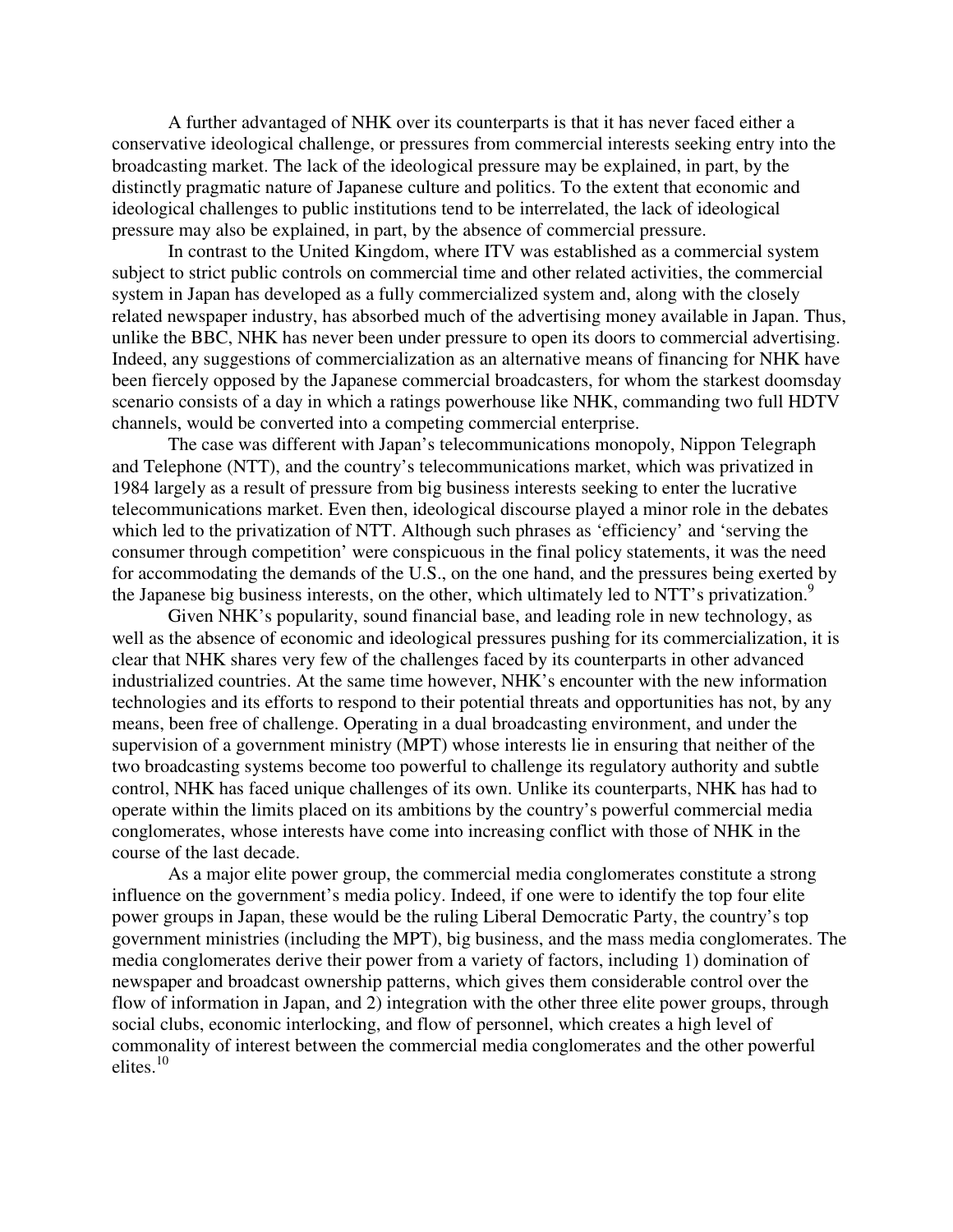It is in the context of the dynamics created by these clashing interests, therefore, that NHK's management strategy and responses to technological advancements in the new information age need to be evaluated.

#### **Elements of freewill: NHK's management strategy in the new information age**.

NHK's first encounter with new technology came in the mid 1950s, when cable technology first emerged as a means of enhancing signal reception in remote and mountainous areas. Based on its mandate to pursue nation-wide coverage of its signals, as well as its interest in expanding its receiver fee base, NHK cooperated with cable operators seeking to establish retransmission units.

A ferment began in this harmonious relationship, however, when a company named NCV sought in 1968 to establish Japan's first program origination urban CATV system. Fearing the threat of competition from cable, in a rare coalition with the commercial broadcasters, NHK asked the Ministry for Posts and Telecommunications to stop the venture. Seeking to respond to the strong protest on the part of the mass media elite, yet lacking any legal grounds to block the venture, MPT asked NCV to allow the existing broadcasters to join it as partners in the proposed cable TV company, leading to a forced coalition among adversarial interests which brought an effective halt to the venture. $11$ 

The resistance by the vested broadcasting interests to CATV development in Japan compounded such other pre-existing problems as market uncertainty and shortage of software for cable programming, effectively halting cable's further advances in Japan until the late 1980s. Reflecting this late start, current cable penetration in Japan stands at a mere  $20\%$ .<sup>12</sup>

NHK's posture with regards to program origination cable, however, took a sharp turn in the late 1980s, largely as a result of NHK's involvement in and success with direct satellite broadcasting.

As already mentioned, in order to be entitled to collect receiver fees from each household, NHK needs to establish the household's technical capability to receive NHK signals. In the case of DBS, NHK would need to establish that the household is able to receive the signals either via cable or through dish antennas. Although a large number of dish antennas have been sold in Japan, cable remains, by far, the primary means of DBS signal reception. It is this simple fact which has tied NHK's fortunes to those of the CATV operators in Japan. Building further on this commonality of interest, NHK recently began an effort to convince Japanese cable operators to collect its DBS fees at the same time that they collect their own cable subscription fees, offering them a commission for their service. Should NHK succeed in concluding such arrangements with all cable operators, it will soon be able to collect fees from almost all of the 4.5 million households currently able to receive its signals. Thus, in contrast to a decade earlier, cable no longer poses a threat to NHK. Rather, every new cable subscription promises to automatically bring with it a DBS 'subscription' for NHK.

NHK's ability to harmonize its interests with those of the cable operators and its growing success with direct satellite broadcasting has deepened its conflict of interest with the commercial broadcasters, exacerbating the tensions which have been brewing between the two power groups since the early days of NHK involvement with DBS technology.<sup>13</sup>

Japan's first experimental DBS project was initiated by the joint efforts of MPT and NHK in 1972. Launched in 1978, the experimental satellite (BSE) functioned until 1980 when a transponder failure brought a halt to the project. NHK, which bore 60% of the project's costs, used BSE to carry out various experiments including HDTV and multiplex sound broadcasting.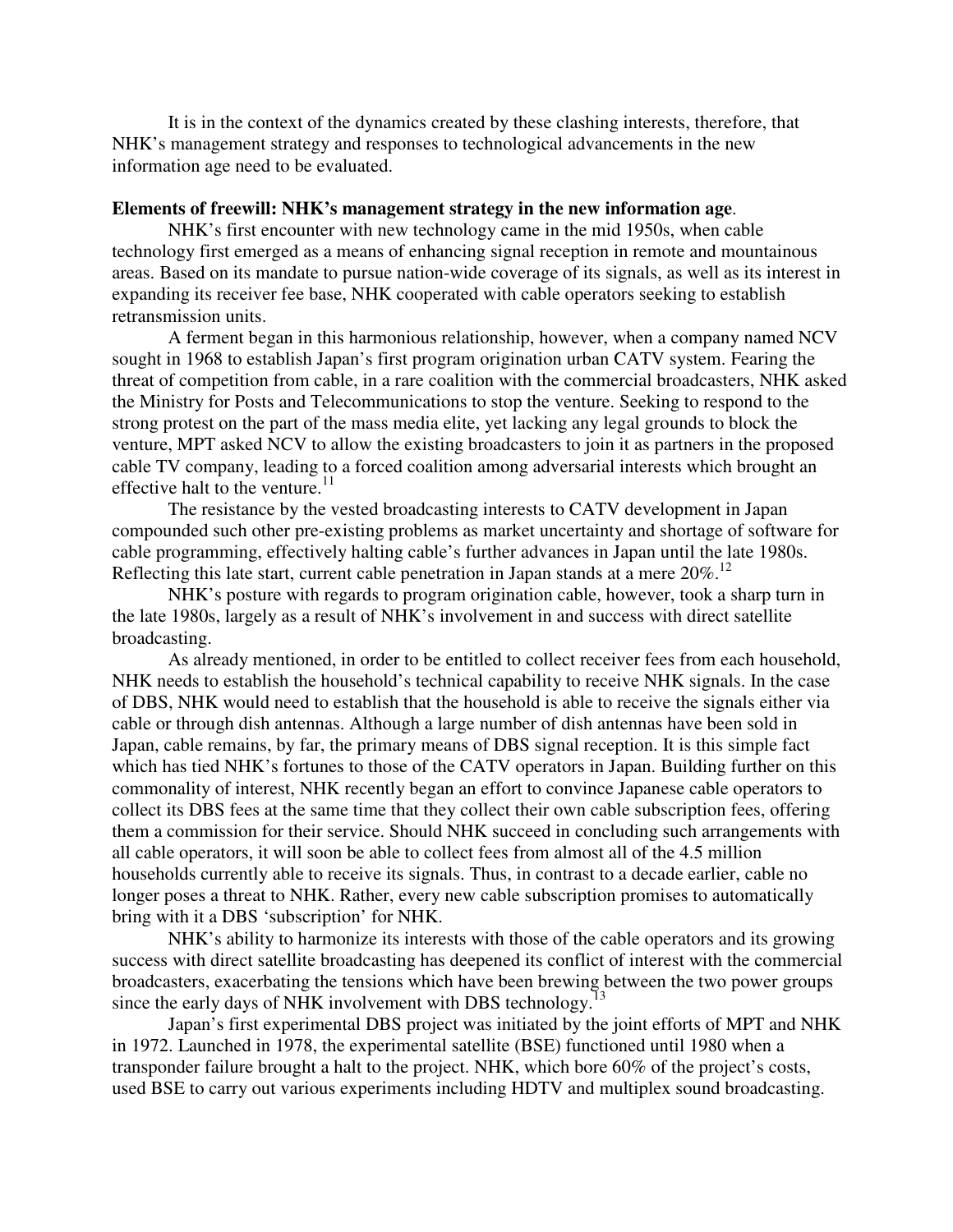Japan's first operational satellite, BS2, was launched in 1984. As in the case of the experimental satellite, BS2 was used exclusively by NHK in fulfilling its mandate of providing nationwide coverage of its programs and carrying out innovative technological experiments.

NHK's close involvement in the development and exclusive use of Japan's first two direct broadcast satellites proved from the beginning to be a source of great anxiety for the country's commercial broadcasters, an anxiety which did not seem to be relieved by NHK's repeated assurances that it intended to use the satellites only for nation-wide coverage and experimental purposes.

The commercial broadcasters' general peril at the country's involvement in DBS technology, however, began to reach new heights in 1980, when MPT announced its intention to launch a new four-channel satellite, allocating one of the channels for commercial broadcasting purposes. MPT's plans met with the strong opposition of the commercial broadcasters who, aside from their weariness about NHK's domination of the DBS, viewed DBS technology as a major threat to the reason for existence of the local stations. In addition, they feared the potential for advertising competition implied by the development of such alternative commercial channels. However, faced with MPT's determination to launch the satellite, the National Association of Commercial Broadcasters (NACB) announced, after lengthy deliberations, that it was ready to participate in the project, assuming that there would be no advertising, and that the commercial broadcasters would hold the majority of the shares of the proposed commercial channel.<sup>14</sup>

In the course of the ensuing policy negotiations - which, typical of Japanese media policy making, structures and process took place in the context of semi-formal MPT 'advisory committees' representing all powerful parties potentially affected by policy - it became apparent that there was a much larger number of businesses interested in investing in the new company than originally anticipated. By the time the process of negotiations ended, the commercial broadcasters were left with a mere 19% of the shares as opposed to the majority share they had expected. Although the combined share of the five media conglomerates (including the 16% obtained by the newspaper companies) stood at 35%, giving the conglomerates the controlling interest, the lion's share of over 60% was allocated to a variety of big businesses, including Japan's major banks and trading houses.

A further blow to the interests of the commercial broadcasters came in 1985, when NHK began considering plans to use one of the two DBS channels allocated to it to start a new NHK channel devoted to special DBS programming. Taking advantage of its position as a public broadcaster supported by receiver fees, NHK later announced that it intended to ultimately finance the new DBS channel by charging an additional fee from all Japanese households equipped with DBS reception capability. The sudden change in NHK's DBS plans created a formidable threat of competition for commercial broadcasters, a competition which would be especially difficult to beat because of NHK's ability as a public broadcaster automatically to count the DBS-equipped households as 'subscribers' to its DBS service, leaving the commercial broadcasters with the task of soliciting additional subscriptions from the same pool of households.

NHK's rapid gains in DBS subscription in the face of the much slower growth in the subscriptions to the new commercial DBS channel (which began operation in April 1991), appears to have realized the Commercial broadcasters' worst fears. And NHK's inroads into experimental HDTV broadcasting on two full-fledged DBS channels, while the commercial broadcasters continue to own only 19% of one channel, has further placed the commercial broadcasters at a disadvantage.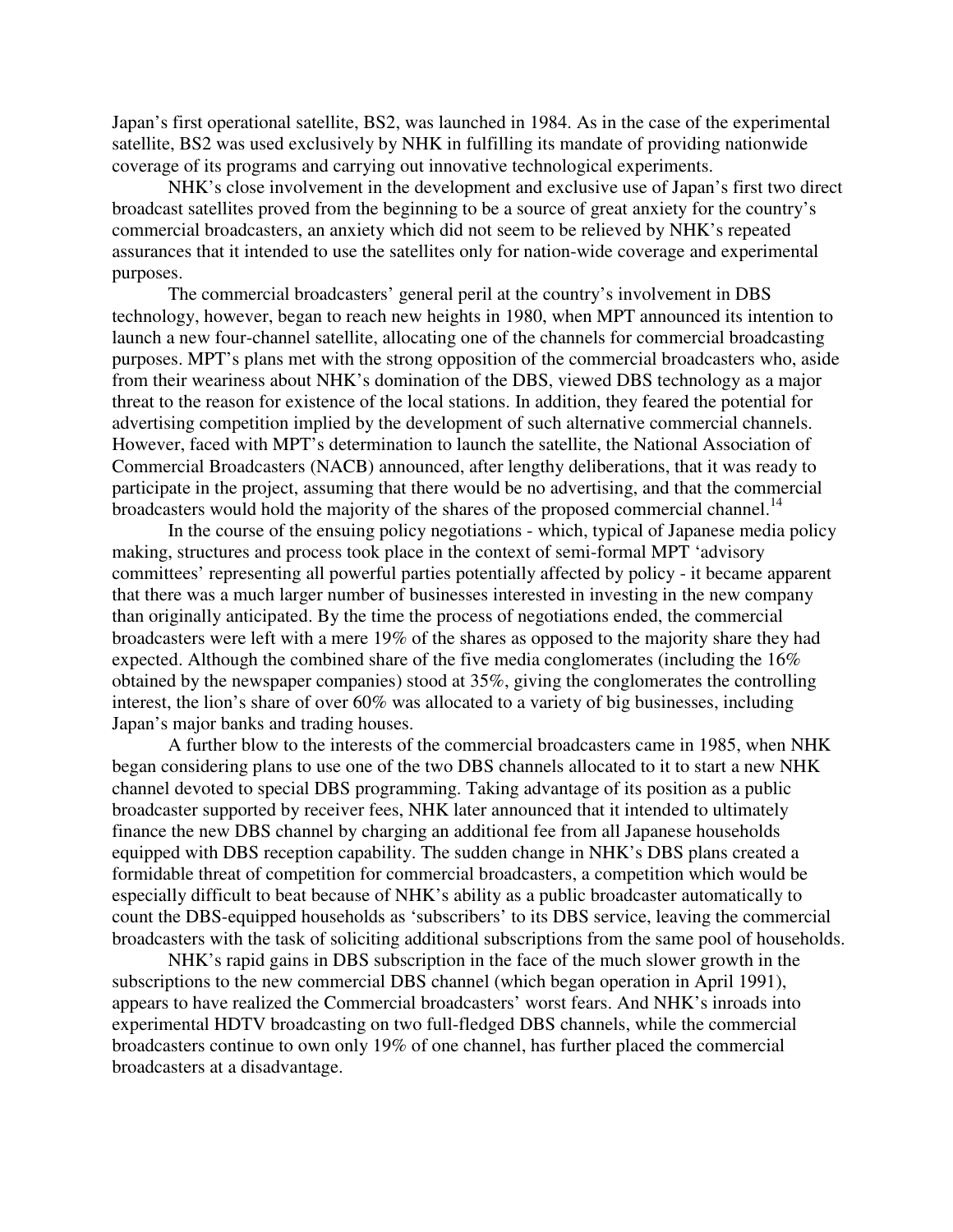The accumulating disadvantages of commercial broadcasters vis-à-vis NHK has turned the current preparations for the launching of Japan's third generation satellite (BS4) in 1997 into a bitter fight. Currently, MPT plans to equip BS4 with the capability to carry 8 channels, the maximum number allocated to Japan based on International Telecommunications Union agreements. Still discontent with their minimal share of BS3, each of the five major media conglomerates have claimed the right to be allocated a minimum of one DBS channel.<sup>15</sup> NHK, on the other hand, has been pushing for at least one, and if possible, two additional channels on the DBS, bringing its share from two to up to four channels.<sup>16</sup> NHK plans to use two of the channels for round-the-clock special HDTV programming and the other two for broadcasting its current programs to households without HDTV reception capability. In return for the additional DBS channels, NHK has offered to give up one of its terrestrial channels.<sup>17</sup> This offer on the part of NHK is in line with its strategy of moving toward complete reliance on satellite technology by the end of the century. NHK's determination to focus on space technology as a primary means of delivering its programs is also reflected in its willingness to invest its own funds on procuring and launching foreign-made back-up satellites to insure the smooth operation of its DBS channels which, in the course of the last decade, have seen several transponder failures. Aside from NHK and the commercial broadcasters, two other parties are currently competing for the limited number of DBS channels. These are Japan's major trading houses and banks, already partners in almost all areas broadcasting in Japan, and the Education Ministry's University of the Air.

Given a 1990 trade agreement between Japan and the U.S., obligating Japan to buy all future satellites from U.S. manufacturers, the difficulty in deciding who will use BS4 has also halted the process of the satellite's procurement. Until it is decided who will use the satellite, and hence who will pay for it, MPT will not be able to move forward with the country's plans for  $BS4.<sup>18</sup>$ 

While the deadlock over BS4 has frustrated NHK's plans to move ahead with its future DBS plans, it has not placed a limit on NHK's space-age ambitions. Determined not to allow any delay in its plans, NHK recently turned its attention to Communication Satellite (CS) technology. Given NHK's move toward cooperation with cable, DBS is no longer the only means for NHK of expanding its receiver fee base. NHK's prospects for a successful adoption of CS and CATV technology as a primary means of program delivery has been enhanced by the Ministry for Posts and Telecommunication's favorable posture toward increased use of communication satellites in Japan. Calling Japan's emerging network of CS and cable (which currently consists of two American-made communication satellites) the 'Space Cable Network,' MPT is currently offering low interest loans and other incentives to prospective investors.<sup>19</sup>

Given the growing need in Japan for attractive programming to fill the increasing numbers of cable and DBS channels, NHK has already taken bold steps toward becoming a dominant force in the area of program production. This new direction in NHK activities is exemplified not only in the program production activities of NHK Enterprises, but in a far more large scale venture (MICO) entered into in 1991 by NHK and over 40 of Japan's 'fortune 100' companies, including such major businesses as Itoh-Chuo, Mitsubishi, Mitsui, Marubeni, Daiichi Kangyo Bank, and Sumitomo Bank, to buy and sell programs and to produce programs for international, as well as domestic consumption.<sup>20</sup> Fearing an uproar from commercial broadcasters, NHK limited its initial financial investment in MICO to only 5%. Its major investment came in the form of personnel, with 13 top NHK executives moving to head various departments in the new venture. NHK does intend, however, to gradually increase its financial investment in the venture.<sup>21</sup> NHK's investment in MICO adds yet another dimension to the growing scope of its commercial activities which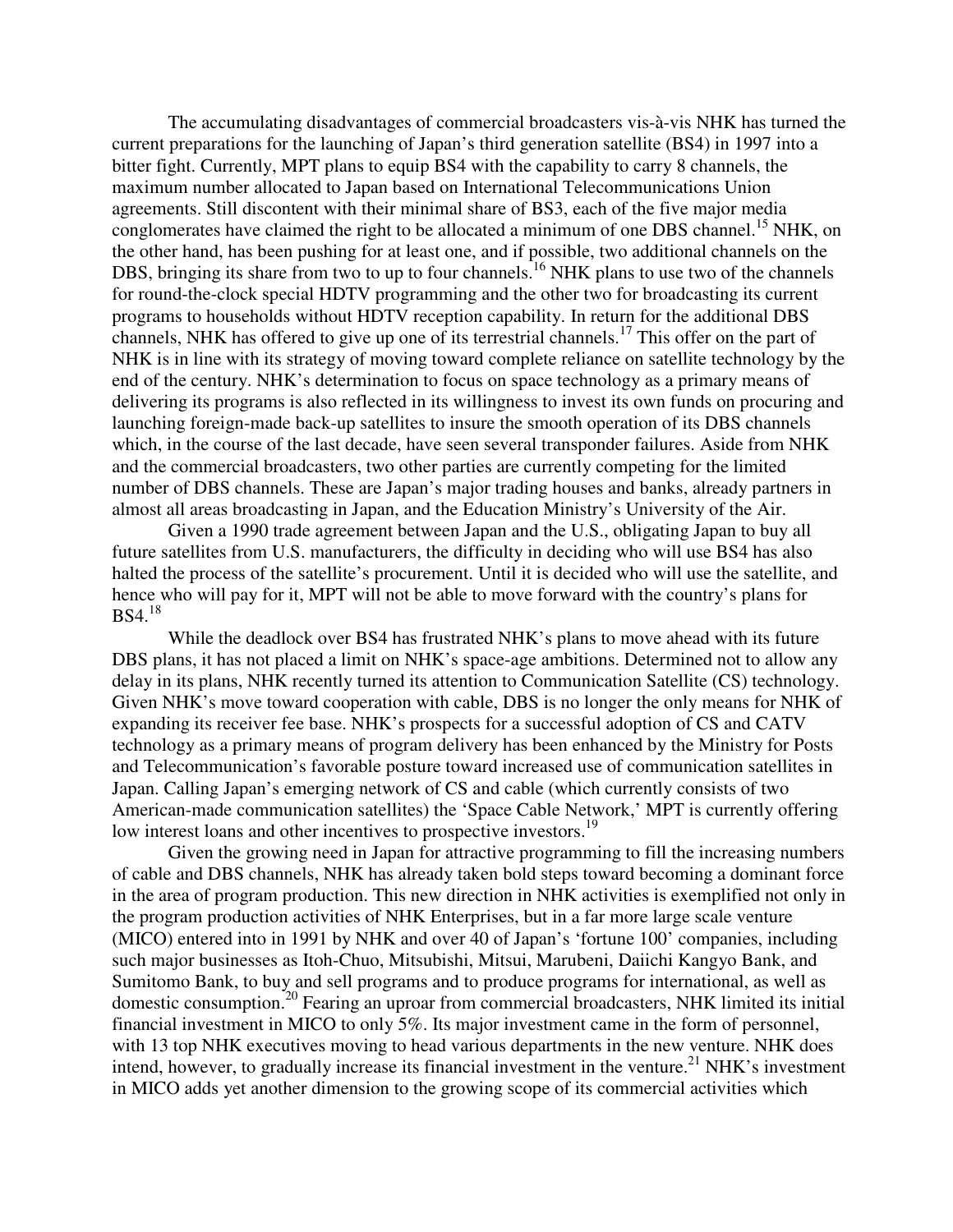began in the early 1980s when NHK's first commercial subsidiary, NHK enterprises, was established as a means of supplementing NHK's receiver fee income.

NHK's clear advantages over commercial broadcasters in utilizing new forms of program delivery such as DBS, HDTV, and CS+CATV, and its bold inroads into program production, combined with the bitter debates over BS4, made 1991 a critical year for commercial broadcasters. In the explosive atmosphere of the spring of 1991, the commercial broadcasters and their parent corporations, the country's newspaper publishers, were finally given an opportunity to strike back.

On April 24th, an NHK back-up satellite, purchased from an American manufacturer (G.E.) and launched from the Cape Canaveral Air Force Base, failed to launch into orbit. When reporting on the matter to the Telecommunications Committee of the Japanese parliament, NHK president, Keiji Shima, was asked, as a matter of course, where he had been at the time of the launch. In response, Mr. Shima indicated that he had been at the General Electric Co. headquarters in New Jersey. He later changed his initial response, however, by saying that he had actually been at Hotel New Otani in Los Angeles, directing the operation via telephone.<sup>22</sup> The contradictory statements by Keiji Shima, the man responsible for NHK's aggressive strategy for much of the 1980s and early 1990s, gave the Japanese commercial media the story they had been waiting for. United in their interests against NHK, the Japanese media succeeded in orchestrating the incident into scandalous proportions, leading Shima to resign his post as NHK president.<sup>23</sup>

The new president, Mikio Kawaguchi, who, according to the Japan Newspaper Editors and Publishers News Bulletin was selected for his 'good sense of judgement and balance,' is likely to follow many of Shima's policies. He may be expected, however, to move with greater caution than his predecessor vis-à-vis the interests of the country's powerful media conglomerates. He identified the major issue facing NHK very clearly in his inaugural address when he said: '...Harmony and progress is important. We must maintain a friendly and harmonious relationship with commercial broadcasting networks and other related circles, while striving to achieve steady growth of our public broadcasting activities.<sup>24</sup>

#### **Conclusions and suggestions for future research**

As this study has sought to illustrate, Japan's public service broadcaster, NHK, has faced few of the challenges posed to its Western counterparts by the advent of new technology. Thanks to a creative and forward-looking management strategy and a uniquely different policy environment, NHK appears to have in fact been able to take full advantage of the opportunities provided by new technology.

The major challenge posed to the interests of NHK continues to remain the collective clout of the country's five major commercial media conglomerates, whose demands on government media policy is likely to continue to define the boundaries for NHK's ambitions.

Although there is little doubt that NHK has grown in power and prestige in the new information age, this discussion would not be complete without addressing a further question; that of the impact of NHK's success in adapting to new technology on the integrity of its character as a public service broadcaster. Has NHK's increasing ties with Japanese big business and its increasing involvement in commercial activities through subsidiary companies, in other words, been detrimental to its character as a public service broadcaster?

Obviously, the answer to this question depends, in part, on the definition of 'public service broadcasting' itself. It may be argued that despite the many dimensions that such a definition may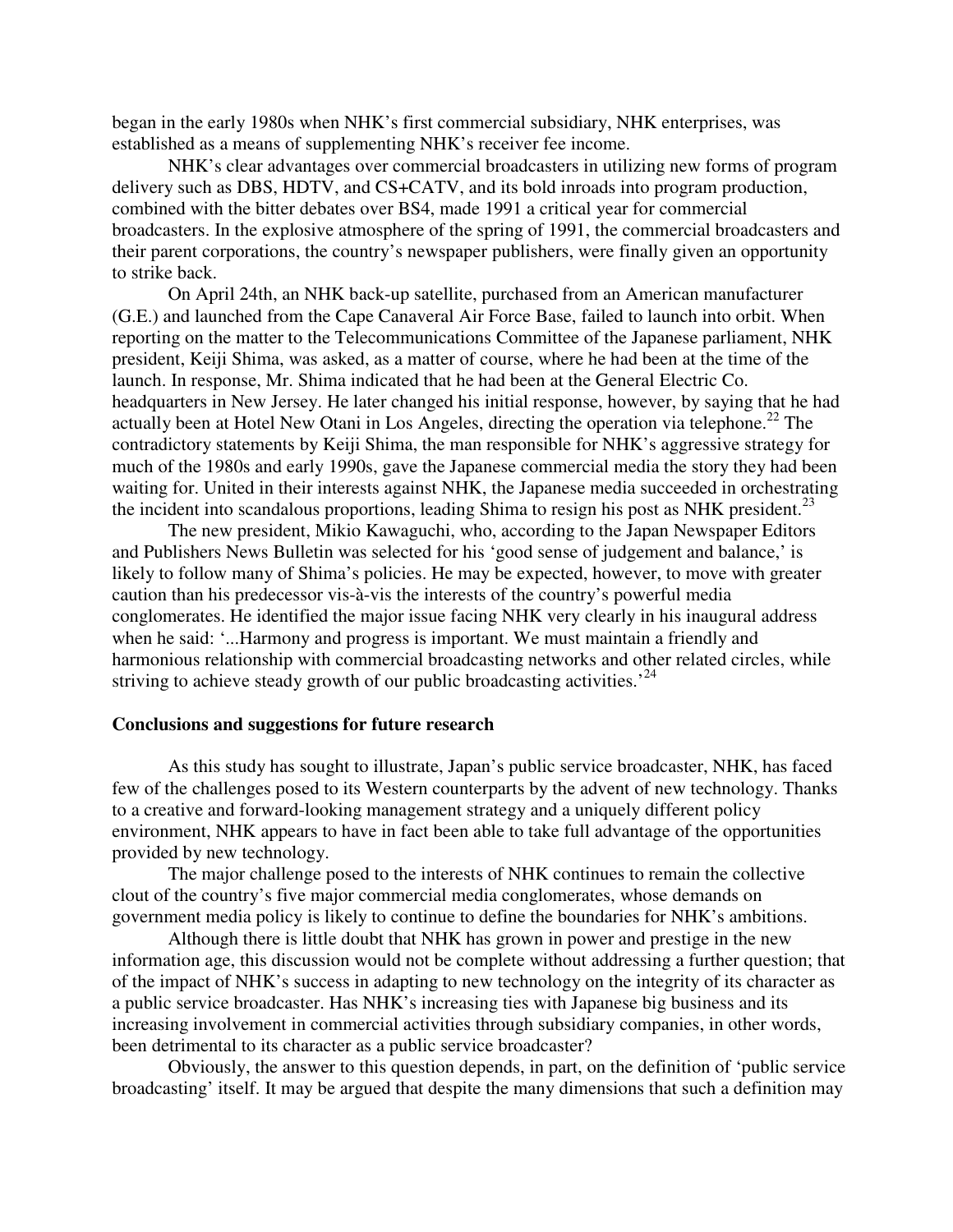include, ultimately public service broadcasting is defined on the basis of two components, 1) program quality and 2) mode of financing. Of these two elements, program quality may be said to have the greater weight, since the non-commercial mode of financing has been designed primarily as a means of protecting the programming component from the dictates of mass taste and profit.

If we look only at the mode of financing at NHK, we will find that, although the bulk of NHK funds continue to come from receiver fees, a commercial component has indeed come to supplement its income. The major question which remains to be answered then is whether this commercial link has discernibly altered the quality and orientation of programming at NHK. Future research on NHK needs to focus on a systematic study of the impact of NHK's growing scope of commercial and international activities on the quality of its programs and, thus, on its overall character as a public service broadcasting system.

#### **Notes**

 $\overline{a}$ 

<sup>1</sup> Willard Rowland Jr. and Michael Tracey, 'Worldwide Challenges to Public Service Broadcasting.' *Journal of Communication*, 40, no. 2 (Spring 1990): 8-27.

<sup>2</sup> Donald Browne (1989), *Comparing Broadcast Systems: The experience of Six Industrialized Nations* (Ames: Iowa State University Press, 1989), pp. 303-319.

<sup>3</sup> *Ibid* 

<sup>&</sup>lt;sup>4</sup> For a detailed discussion of the structure of the Japanese commercial media see: Roya Akhavan-Majid, 'The Press as an Elite Power Group in Japan,' *Journalism Quarterly* 67, no. 4 (Winter 1991): 1006-1014.

<sup>5</sup> Donald Browne (1989), *op. cit*., p. 336.

<sup>&</sup>lt;sup>6</sup> Personal interview with Hidehiro Adachi, Director, Audit Department, NHK. March 15, 1991. Also see, 'Keiji Shima Leads NHK into Forward Looking Era,' *Variety*, October 9, 1985, p. 76.

<sup>7</sup> Yukio Ohmori, 'Kawaguchi Named New President of NHK,' *The Japan Newspaper Publishers and Editors Association Bulletin*, September 1991, p. 3.

<sup>&</sup>lt;sup>8</sup> Personal interview with Kazuhiko Goto, Professor of Mass Communication, Tokiwa University, (formerly Director, NHK Broadcast Culture Research Institute), Japan, April 29, 1991.

<sup>9</sup> Roya Akhavan-Majid, 'Telecommunications Policy-making in Japan: The 1980s and Beyond,' *Telecommunications Policy,* 14, no. 2 (April 1990): 159-168.

<sup>10</sup> Roya Akhavan-Majid, 'The Press as an Elite Power Group in Japan,' *Journalism Quarterly*, 67, no. 4 (Winter 1991): 1006-1014.

<sup>&</sup>lt;sup>11</sup> Kuichi Kobayashi, 'Some Critical Remarks on the New Media Research and Development in Japan,' Studies of *Broadcasting*, (March 1982): 23-49.

<sup>12</sup> Ministry for Posts and Telecommunications, Tokyo, Japan. *Posts and Telecommunications in Japan: Fiscal 1990*, April 1991.

<sup>13</sup> Roya Akhavan-Majid, 'DBS Policy-making in Japan: An Interpretive History,' *Telecommunications Policy*, 13, no. 4 (December 1989): 363-369.

<sup>&</sup>lt;sup>14</sup> Kazuhiko Goto, 'Japanese Project for Direct Broadcasting Satellite Service,' *Studies of Broadcasting*, (March 1983): 9-47.

<sup>&</sup>lt;sup>15</sup> Personal interview with Masayuki Kurasawa, Research Department, National Association of Commercial Broadcasters (NACB), Japan, January 31, 1991.

<sup>&</sup>lt;sup>16</sup> Personal interview with Kazuhiko Goto, Professor of Mass Communication, Tokiwa University, (formerly Director, NHK Broadcast Culture Research Institute), Japan, March 15, 1991.

<sup>&</sup>lt;sup>17</sup> *Ibid*. This also reflects an ongoing reconsideration within NHK of the role of NHK's educational broadcasting in the face of the advancement in technology. With the availability of video cassettes, for example, there is no need to take up a full channel to directly broadcast educational programs to schools, or to repeat the same program three times a day to fit different school schedules. Instead of beaming the programs to the schools, NHK could concentrate instead on producing educational videotapes and distributing them to schools.

<sup>&</sup>lt;sup>18</sup> Personal interview with Izumi Tadokoro, Deputy Secretary General, Japan Newspaper Publishers and Editors Association (NSK), April 29, 1991.

<sup>&</sup>lt;sup>19</sup> Personal interview with Kazuhiko Goto, February 1, 1991.